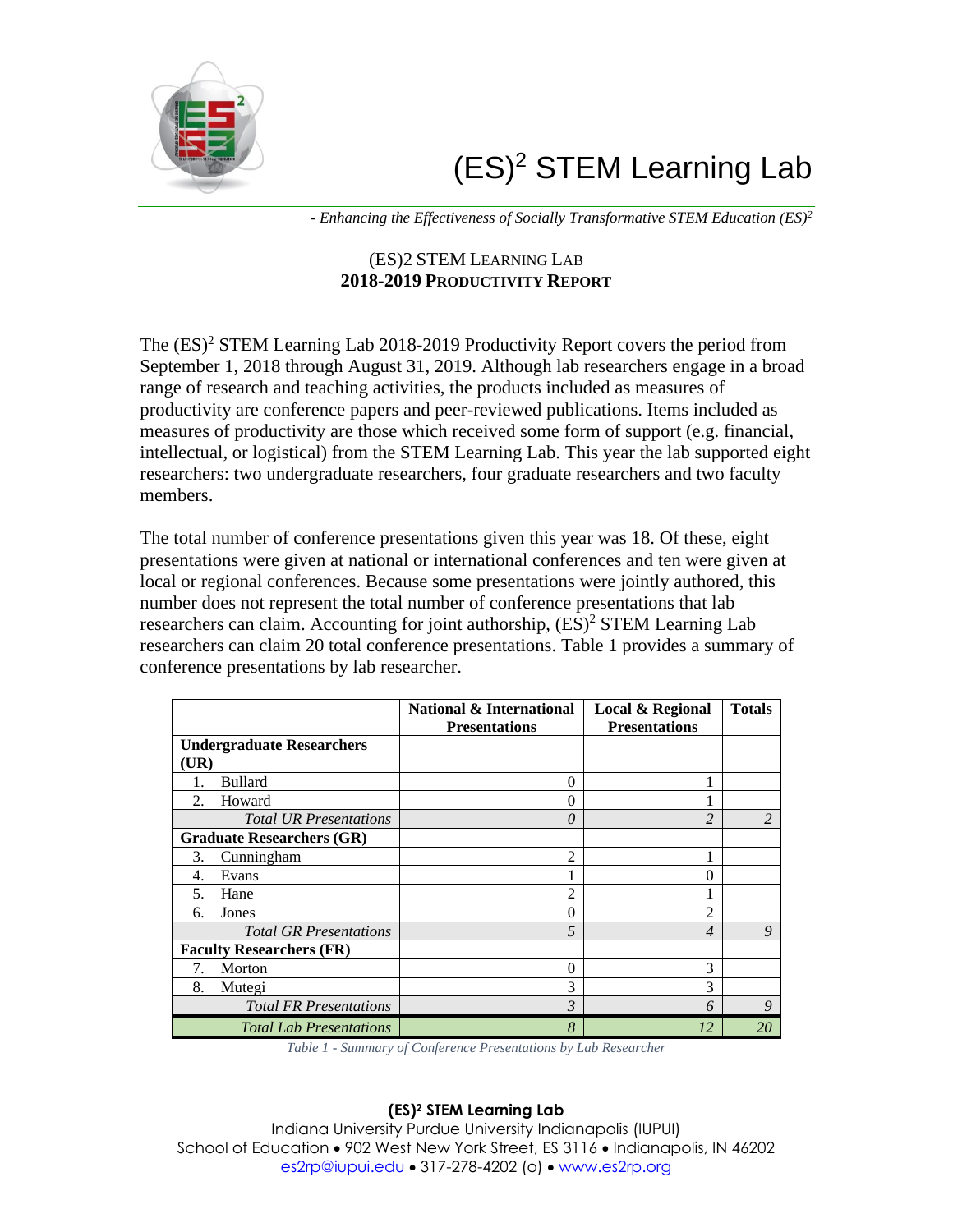The total number of peer-reviewed manuscripts either submitted or published was  $11<sup>1</sup>$  Of these, seven manuscripts were submitted and four were published. Because some publications were jointly authored, this number does not represent the total number of publications that lab researchers can claim. Accounting for joint authorship,  $(ES)^2$  STEM Learning Lab researchers can claim 14 total publications.

|                                       | <b>Submitted Manuscripts</b> | <b>Published Manuscripts</b> | <b>Totals</b> |
|---------------------------------------|------------------------------|------------------------------|---------------|
| <b>Undergraduate Researchers (UR)</b> |                              |                              |               |
| <b>Bullard</b>                        | $\theta$                     | 0                            |               |
| Howard<br>2.                          | 0                            | 0                            |               |
| <b>Total UR Presentations</b>         | 0                            | $\theta$                     |               |
| <b>Graduate Researchers (GR)</b>      |                              |                              |               |
| Cunningham<br>3.                      | 3                            | 0                            |               |
| Evans<br>4.                           | 0                            | 0                            |               |
| Hane<br>5.                            |                              | 0                            |               |
| Jones<br>6.                           | 0                            |                              |               |
| <b>Total GR Presentations</b>         | 4                            |                              |               |
| <b>Faculty Researchers (FR)</b>       |                              |                              |               |
| Morton                                |                              | 3                            |               |
| 8.<br>Mutegi                          | 3                            | $\overline{c}$               |               |
| <b>Total FR Presentations</b>         | 4                            | $\overline{5}$               | Q             |
| <b>Total Lab Presentations</b>        | 8                            | Ô                            | 14            |

<sup>&</sup>lt;sup>1</sup> Submitted manuscripts are those that were "in review" or "in press" on August 31, 2019.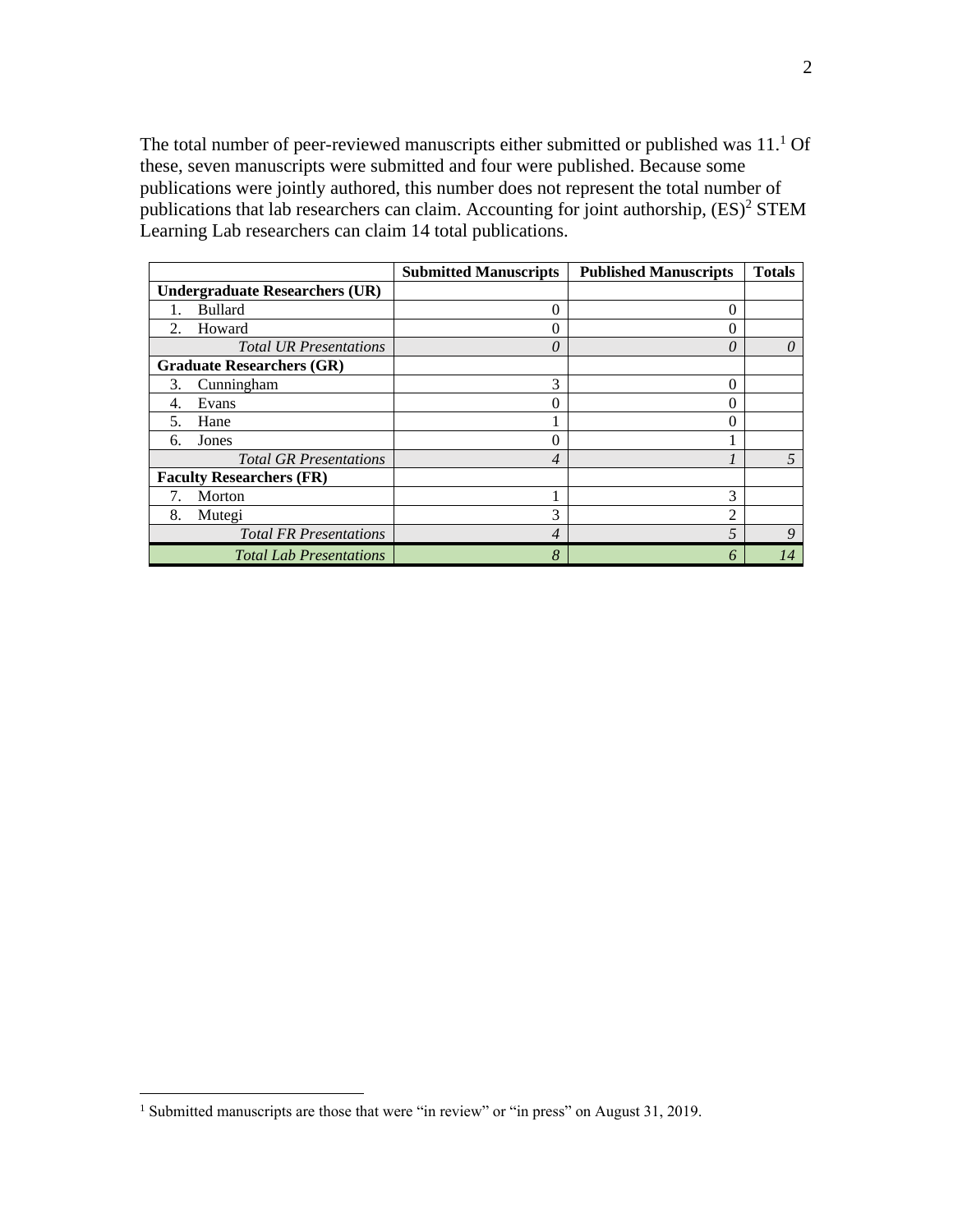### **References for Publications and Presentations (September 1, 2018 – August 31, 2019)**

#### Conference Presentations

*National/International*

- 1. Cunningham, R. (2019, May). *The promotion of self-loathing: Teaching Black children to hate their families, communities and themselves*. Paper presented at the annual meeting of the International Congress of Qualitative Inquiry, Urbana, IL.
- 2. Cunningham, R. (2019, May). *When nice White Ladies attack: The White female neoliberal assault on Black male K-12 educators*. Paper presented at the annual meeting of the International Congress of Qualitative Inquiry, Urbana, IL.
- 3. Evans, R. (2019, March). *Developing a methodology for intra-professional leadership in science: Investigating key areas of impact for high-functioning autism*. Paper presented at the SAHM 2019 Annual International Conference, Washington, DC.
- 4. Hane, H. (2018, October). *Bringing about equitable education through indigenous literacies*. Paper presented at First International Conference on Literacy, Culture, and Language Education (ICLCLE), Indiana University-Bloomington, IN.
- 5. Hane, H. (2018, October). *Indigenous people, Indigenous nature and non-Indigenous words: An investigation of the impact of learning s through colonizers' languages*. Poster presented at the annual meeting of the National Association for Research in Science Teaching, Baltimore, MD.
- 6. Mutegi, J. W., & Anderson, C. D. (2019, July). *Examining the self as teacher: Reflection exercises to support consideration of STEM teaching careers*. Poster presented at the annual Noyce Summit, Washington, DC.
- 7. Mutegi, J. W., Prime, G., Mensah F. M., Seiler, G. Seriki, V. D., Davis, J. L., Goings, R. B., Allen, K. M., Ellington, R. M., & Leonard, J. (2019, April). *Using race-visible pedagogy to disrupt persistent inequities in the STEM education of African American learners*. Symposium presented at the annual meeting of the National Association for Research in Science Teaching, Baltimore, MD.
- 8. Mutegi, J. W., & Smith-Mutegi, D. (2019, April). *A focus group study of high-achieving, underrepresented minority, secondary students' consideration of STEM teaching careers*. Paper presented at the annual meeting of the American Educational Research Association, Toronto, Canada.

#### *Local/Regional*

- 1. Bullard, C. (2019, April). *The science of Black hair*. Poster presented at the annual IUPUI Student Research and Engagement Day, Indianapolis, IN.
- 2. Cunningham, R. (2019, April). *When Nice White Ladies Attack: The White Female Neoliberal Assault on Black male K-12 educators.* Poster presented at the annual IUPUI Student Research and Engagement Day, Indianapolis, IN.
- 3. Hane, H. (2018, October). *Strategies to improve reading comprehension*. Paper presented at the annual conference of the Indiana Non-Public Educators' Association (INPEA), Indianapolis, IN.
- 4. Howard, L. (2019, April). *Examining the effectiveness of a community lecture on Black racial identity*. Poster presented at the annual IUPUI Student Research and Engagement Day, Indianapolis, IN.
- 5. Mutegi, J. W., & Gee, V. (2018, November). *Students' culture + NGSS = science success*. Paper presented at the annual regional meeting of the National Science Teachers Association, National Harbor, Washington, DC.
- 6. Mutegi, J. W., & Smith-Mutegi, D. (2018, October). *A study of underrepresented minority students' interests in STEM teaching careers*. Paper presented at the Midwest Robert Noyce Teacher Scholarship Program Conference, St. Louis, MO.
- 7. Mutegi, J. W., Sorge, B., Fore, G., & Gibau, G. S. (2018, October). *The role of racial microaggressions in disparity in STEM learning*. Paper presented at the annual regional meeting of the North Central - Association of Science Teacher Educators, Porter, IN.